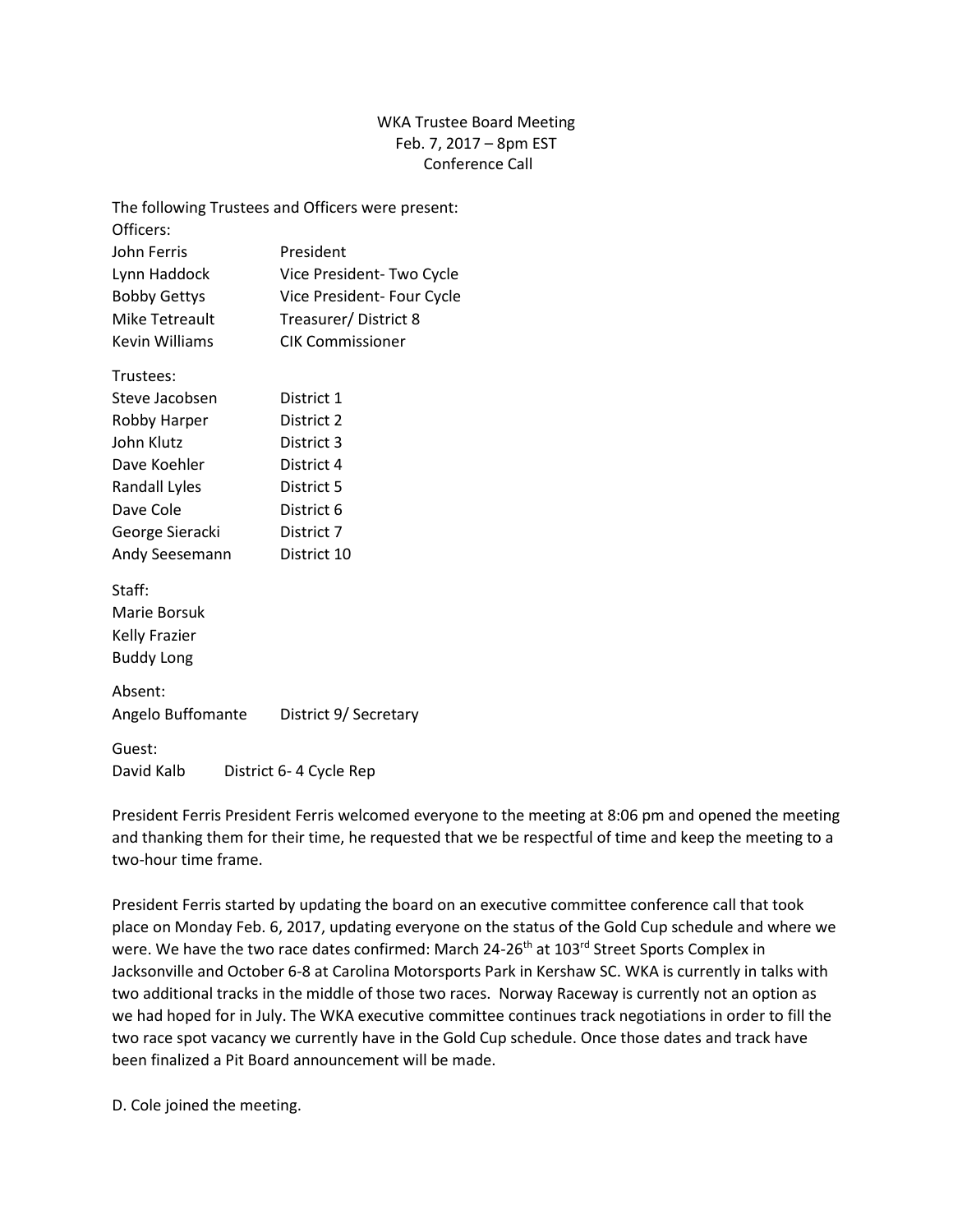President Ferris appointed Trustees to oversee each racing division and Tech Committees. Gold Cup: D. Koehler, Man Cup and Winter Cup: M. Tetreault, Road Race: R. Harper, Tech: 2 cycle L. Haddock, 4 cycle B. Gettys. Each accepted. Each Trustee is to select committee members and return selections to the Board for approval. The committee will consist of a Chairman and four additional members. The committee Chairman or his delegated person will take minutes from all meetings. The Chairman will present minutes and proposals to his respected Trustee who will then send out to all trustees for review. All trustees must be notified of committee meetings.

A motion was then made by D. Cole for the wording in the 2017 Tech Manual, Page 12, paragraph 7 to include "Board of trustee meeting minutes". Seconded by: A. Seesemann Opposed: zero Abstained: R. Harper Motion passes

Page 12, Paragraph 7 will now read as "The information contained here-in becomes effective immediately and shall remain in force with such modifications and/or additions deemed necessary by the WKA Board of Trustees until superseded by a subsequent document signed by WKA. As changes, additions or deletions to these rules and regulations occur during the period this document is in effect, those changes will appear in the Technical Updates page on the WKA website (WorldKarting.com) and Board of trustee meeting minutes. It is the member's responsibility to stay informed."

L. Haddock presented a letter from IAME USA East who will be introducing a new engine model, the KA100, to the Board prior to the meeting for review. The Board was made aware of the homologation of the engine will be submitted and the board will be made aware of any continued developments for review.

G. Sieracki requested clarification from the board on Bridgestone tires that showed up in Daytona with different Bridgestone logo/ screen printing design. President Ferris, advised that he was also aware of this in Daytona and went directly to Kevin Hunley with Bridgestone to ask to clarify the discrepancy in the logo/ screen printing. Kevin advised John that new screen printing on tires are being manufactured, the vendors who received these tires with the new screen printing were not supposed to release them to the public prior to our Daytona event. Unfortunately, some vendors released the tires with the new screen printing to soon, but the only difference is the screen printing/ logo.

M. Tetreault- presented to the board a brief overview of the Daytona financial and race results. Daytona was a good year for all racing series represented. Road Race, Man Cup and Dirt entry numbers were up from the previous year. The finial numbers are still being calculated and the Board will be presented with the finial P&L in the next conference call.

K. Williams requested clarification from the board on whether or not working on karts on the grid was allowed. In previous races, supplemental handouts were given to racers indicating "no tools on the grid", in Daytona that wording was not included in the handouts.

Motion was made by M. Tetreault to leave out the wording of "no tools on the grid' In the handouts. Seconded by S. Jacobsen opposed: D. Koehler, R, Lyles, A. Seesemann, G. Sieracki Motion passes